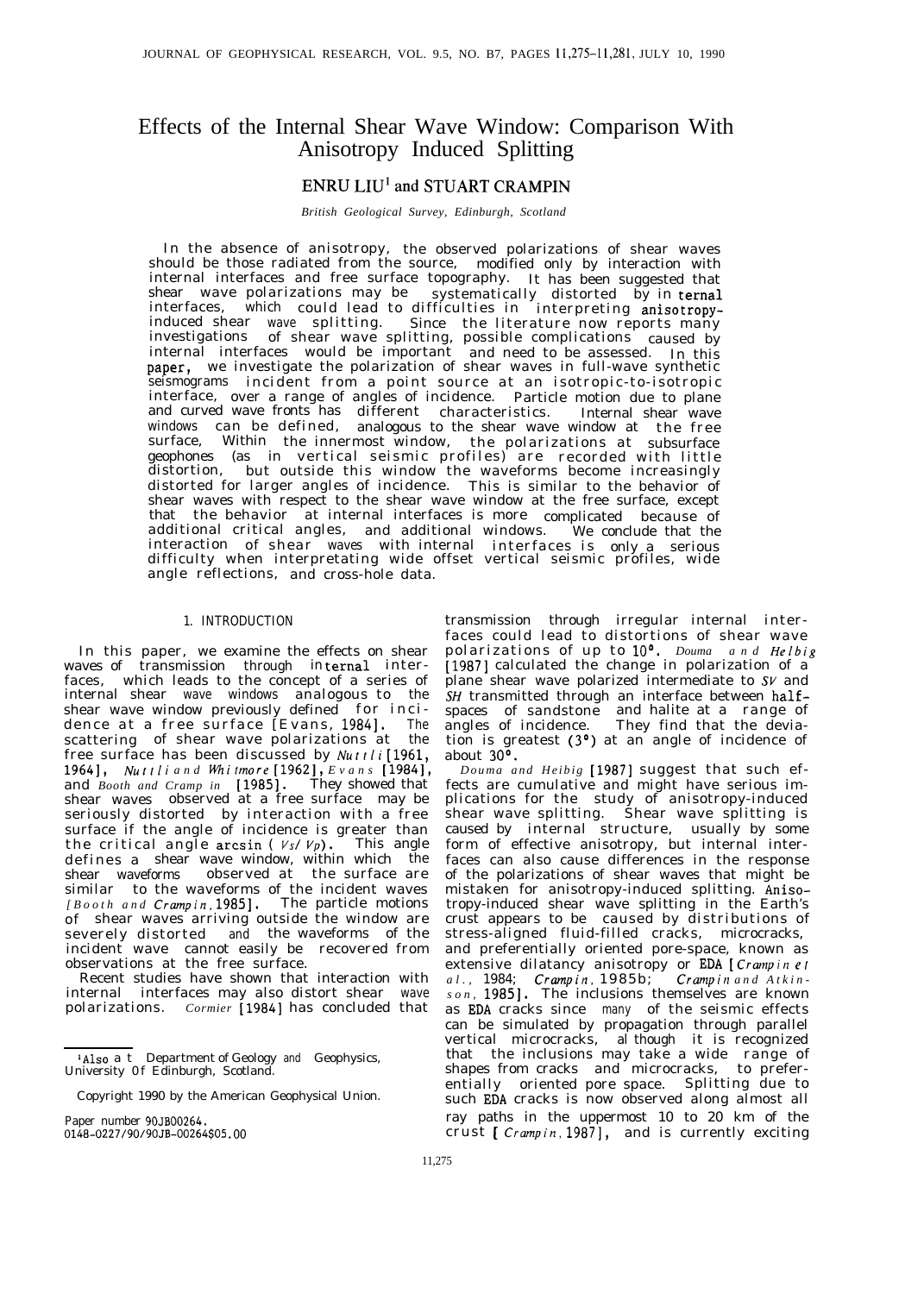much interest both in earthquake and exploration geophysics.

If internal interfaces cause difficulties in interpreting anisotropy-induced shear wave splitting, as sugges ted, the effects need to be quantified. In this paper, we calculate synthetic seismograms of shear waves incident on internal isotropic-to-isotropic and isotropic-toanisotropic interfaces, and assess the effects of such interfaces on observations o f anisotropy-<br>induced shear wave splitting. The synthetic induced shear wave splitting. seismograms are calculated with the modified reflectivity technique of ANISEIS(previously called ROCPAC, *[Taylor, 19851).* An internal shear wave window is defined, within which the polarizations of transmitted shear waves are recorded with little distortion. This paper on the internal shear wave window may be considered as a continuation of and addendum to the paper by *Booth and Crampin* [1985] on the shear wave window at the free surface.

# 2. BEHAVIOR OF POLARIZATIONS OF PLANE WAVES AT AN ISOTROPIC-TO-ISOTROPIC INTERFACE: ANALYTICAL SOLUTIONS

Analytical solutions are only available for plane waves incident on plane interfaces. We consider two examples. Incidence at a low-tohigh impedance contrast, L/H, (the case considered by *Douma and Helbig* [1987]), and inci dence at a high-to-low impedance contrast, H/L. This classic and fundamental problem has been treated in many investigations [for example, *Ewing et al. ,* 1957; *Brekhovsk i kh,* 1960; *A&i an d Richards,* 19801. In this section, we shall consider a plane wave impinging upon a plane welded boundary.

# *2.1. Polarization Angle s*

We consider a plane shear wave with relative *SH* and *SV* amplitudes  $A_{SH}$  and  $A_{SV}$  respectively, incident on a plane boundary from Material 1 to Material 2 with parameters in Table 1. The polarization angle or vibration angle,  $\psi$ , of the transmitted shear wave in the plane parallel to the plane of constant phase is related to the amplitude and transmission cofficients [ *Ingram*. 1952 ; *Douma and Helbig,* 19871 by

$$
\Psi = \tan^{-1}(B \mid R|)
$$
 (1)

where  $B = A_{SH} / A_{SV}$  ; and  $R = T_{SH} / T_{SV}$ . The ratio  $B = A_{SH} / A_{SV}$  specifies the polarization

TABLE 1. Velocities and Densities of Sandstone and Halite

|                           | $V_{\bm{p}}$<br>km/s | $V_{S'}$<br>km/s | ρ,<br>$g/cm^{-3}$ |  |
|---------------------------|----------------------|------------------|-------------------|--|
| Material 1<br>(sandstone) | 3.074                | 1.904            | 2.65              |  |
| Material 2<br>(halite)    | 4.618                | 2.697            | 2.16              |  |

From *Douma and Helbig* [1987].

angle of the incident wave, and  $T_{\text{cav}}$  and  $T_{\text{cav}}$  represent the transmission coefficients of *SH,* and *SV* waves, respectively, which are functions of of properties of the materials ( $\rho_1$ ,  $V_{SI}$ ,  $V_{Pl}$  and  $p_2$ ,  $V_{S2}$ ,  $V_{P2}$  and angle of incidence  $\overline{i}$  [Aki *and Richards,* 19801. Figure 1 defines the shear wave polarization angle,  $\psi$ .

Figure 2 shows the polarization angle and phase difference of the transmitted shear wave, for an incident wave with equal amplitudes of *SH* and *SV* waves  $(\psi = 45^{\circ}, \text{ and } B = 1, \text{ which we shall call})$ *SH45SV),* as functions of the angles of incidence for the two different interfaces . Figure *2a*



Fig. 1. Definition of polarization angle  $\psi$  of a shear wave in the plane parallel to the plane of constant phase.  $A_{\text{c}i}$  and  $A_{\text{c}i}$  are the amplitudes of the *SH* and *SV* components the incident shear wave. ) F^ the transmission coefficients  $0^{37}$ SH and  $^{9}$ SV waves.

shows polarization angle and Figure *2b* the phase difference for sandstone to halite, a low-to high-velocity (L/H) interface; and Figures 2c and *2d* similar values for halite to sandstone, a high- to low-velocity (H/L) interface. Figure *2a* is a recalculation of Figure 9 in the paper by *Do uma and Helbig* [1987], but calculated for a full range of angles of incidence from  $0^{\circ}$  to  $90^{\circ}$ . We see that at normal incidence  $(i = 0^{\circ})$ , the polarization and phase- of the transmitted wave are unchanged. The deviation of the polarization and phase of the transmitted wave increases as the angle of incidence increases, reaching 3<sup>°</sup> for L/H, and 2° for H/L at the smallest critical angle, arcsin ( $V_{S1}$  /  $V_{D2}$ ) for L/H, and arcsin ( $V_{S2}$  /  $V_{P2}$ ) for H/L, respectively. Beyond these critical angles, the incident wave is totally reflected, and there is an inhomogeneous interface wave, with energy propagating parallel to, and decaying exponentially away from, the interface.

## *2.2. In lerface Wave s*

When a linearly polarized plane shear wave is transmitted through an isolated isotropic-to-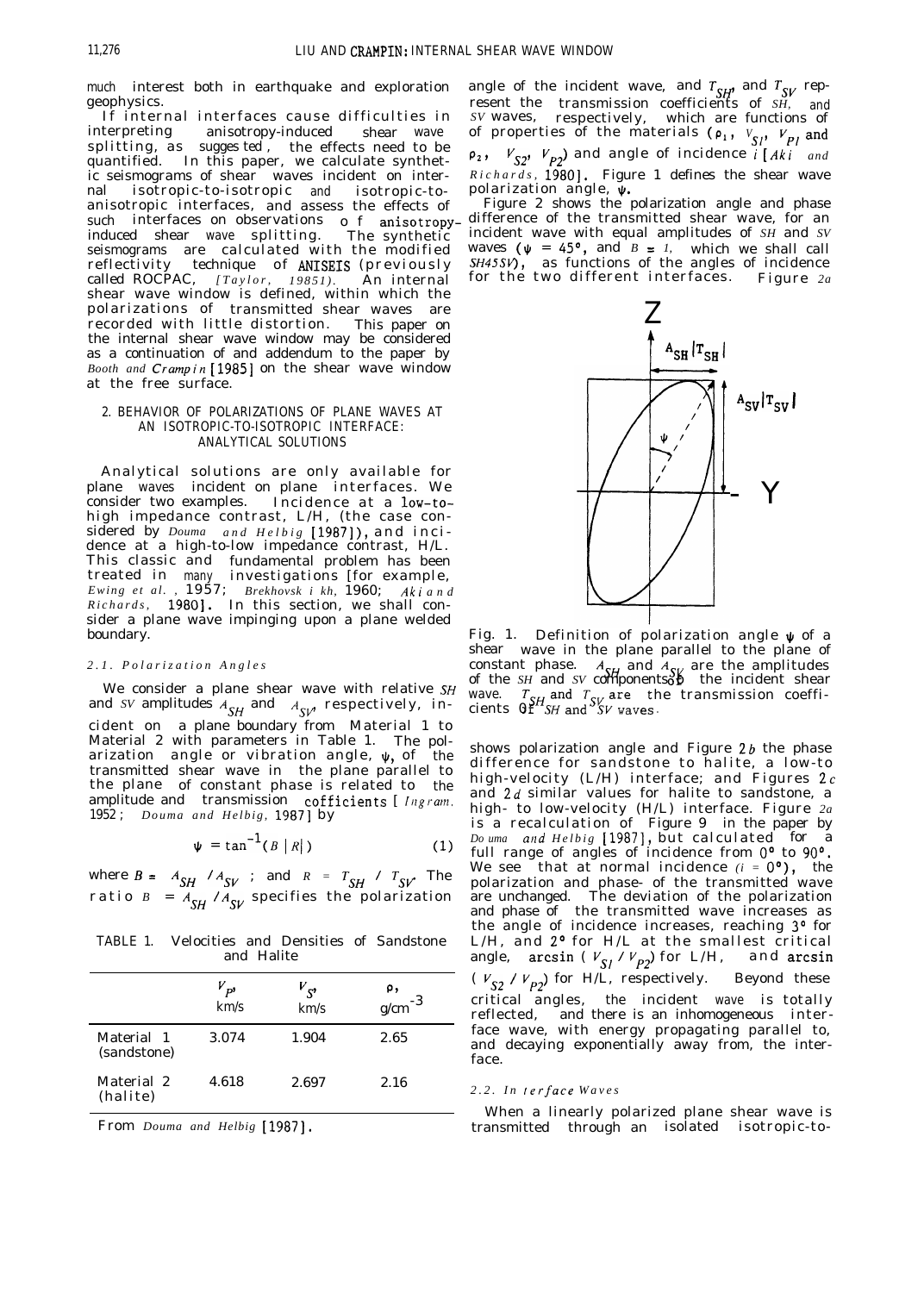

Fig. 2. (a and c) Polarization angles  $\psi$  of transmitted shear waves, and (b and d) phase differences, as functions of incident angles *i* for ( a and b) sandstone-to-halite interface, L/H, and (c and d) halite-to-sandstone interface, H/L. The ray paths at critical angles of incidence are marked with arrows.

isotropic interface, within the innermost window<br>(incidence less than the smallest critical the smallest critical angle), the phase and the (linear) motion of the incident wave are preserved. The particle motion becomes elliptical only for the angles of incidence greater than the smallest critical angle. There are usually three critical angles for L/H (  $V_{\mathbf{p}_1} \leftarrow V_{\mathbf{p}_2}$ ,  $V_{\mathbf{p}_3} \leftarrow V_{\mathbf{p}_4}$ ) defined, in order of increasing angle, by

$$
\alpha_{Cl} = \sin^{-1}(V_{S1} / V_{P2})
$$
 (2)

$$
\alpha_{C2} = \sin^{-1} (V_{S1} / V_{Pl})
$$
\n
$$
\alpha_{C3} = \sin^{-1} (V_{S1} / V_{S2})
$$
\n(3)

and two critical angles for H/L ( $V_{Pl} > V_{P2}$ ,  $V_{SI} >$  $v_{S2}$ ,  $v_{P1} > v_{S2}$ ) defined by

$$
\alpha_{C4} = \sin^{-1}(V_{S2} / V_{P2})
$$
 (5)

$$
\alpha_{C5} = \sin^{-1}(V_{S2} / V_{Pl})
$$
 (6)

As the angle of incidence exceeds the smallest critical angle, the coefficients of the previously real transmitted wave become complex, and the resultant inhomogenous interface waves become elliptically polarized. The polarization ellipse in the plane containing SHand *SV* components was described by *Smirh* and *Ward* [1974] and Buflen arid  $Bo1$  I [1985], and is determined by the following equation

$$
\sin^{2}(\Delta\phi) = y^{2}/(A_{SH}|T_{SH}|)^{2} + z^{2}/(A_{SH}|T_{SH}|)^{2}
$$
  
- 2yz cos( $\Delta\phi$ )/(A<sub>SH</sub>A<sub>SV</sub>|T<sub>SH</sub>T<sub>SV</sub>|) (7)

where the phase difference is  $A+ = \phi_{SH} - \phi_{SV}$  and  $\oint_{SH}$  and  $\oint_{SV}$  are the phase angles of SH and SV

tions are inhomogeneous waves carrying energy parallel to the interface at the phase velocity of the incident shear wave along the interface  $[Hudson, 1980; Kenne \ t \ t \ , 1983].$ 

The polarization angles show abrupt changes at the three critical angles for  $L/H$  (Figure 3 a), 24.34°, 38.27°, and 44.91°, corresponding to the limits of transmitted Pwaves, reflected Pwaves, and transmitted shear waves, respectively, and two critical angles for  $H/L$  (Figure 2c), 35.73' and 61.32°, corresponding to the limits of reflected P, and refracted Pwaves, respectively. The deviations of the polarizations for the inhomogeneous wave near the interface in L/H may be up to 20° with a phase difference of also about 20°. It follows therefore, that the critical angle  $\alpha_{C3} = \arcsin (V_{S1}/V_{S2})$  is important for L/H, and may indicate the beginning of strongly elliptical motion. The inhomogeneous waves are less elliptical for H/L as the largest deviation is only  $4^{\circ}$ , which in many circumstances may be negligible.

#### 3. POLARIZATIONS OF SHEAR WAVES WITH CURVED WAVE FRONTS AT ISOTROPIC-TO-ISOTROPIC INTERFACES

waves, respectively. The elliptical polariza-three mutually perpendicular PDs in vertical/The variations of polarization diagrams (PDs) of a 20 Hz pulse exp(-2K20t)sin(2n20t), shown in Figure 3a, of *SH45SV* waves radiated from a point source 1 km above L/H and H/L interfaces have been calculated for an equispaced grid of geophones with the simple geometry of Figure 3b. R, T and V indicate the horizontal radial, transverse and vertical directions, respectively. The lines in Figure 3 mark the ray paths at critical angles of incidence for the L/H interface. The PDs for L/H and H/L are presented in Figure 4. The particle motions show true relative amplitudes for a fixed amplitude incident wave in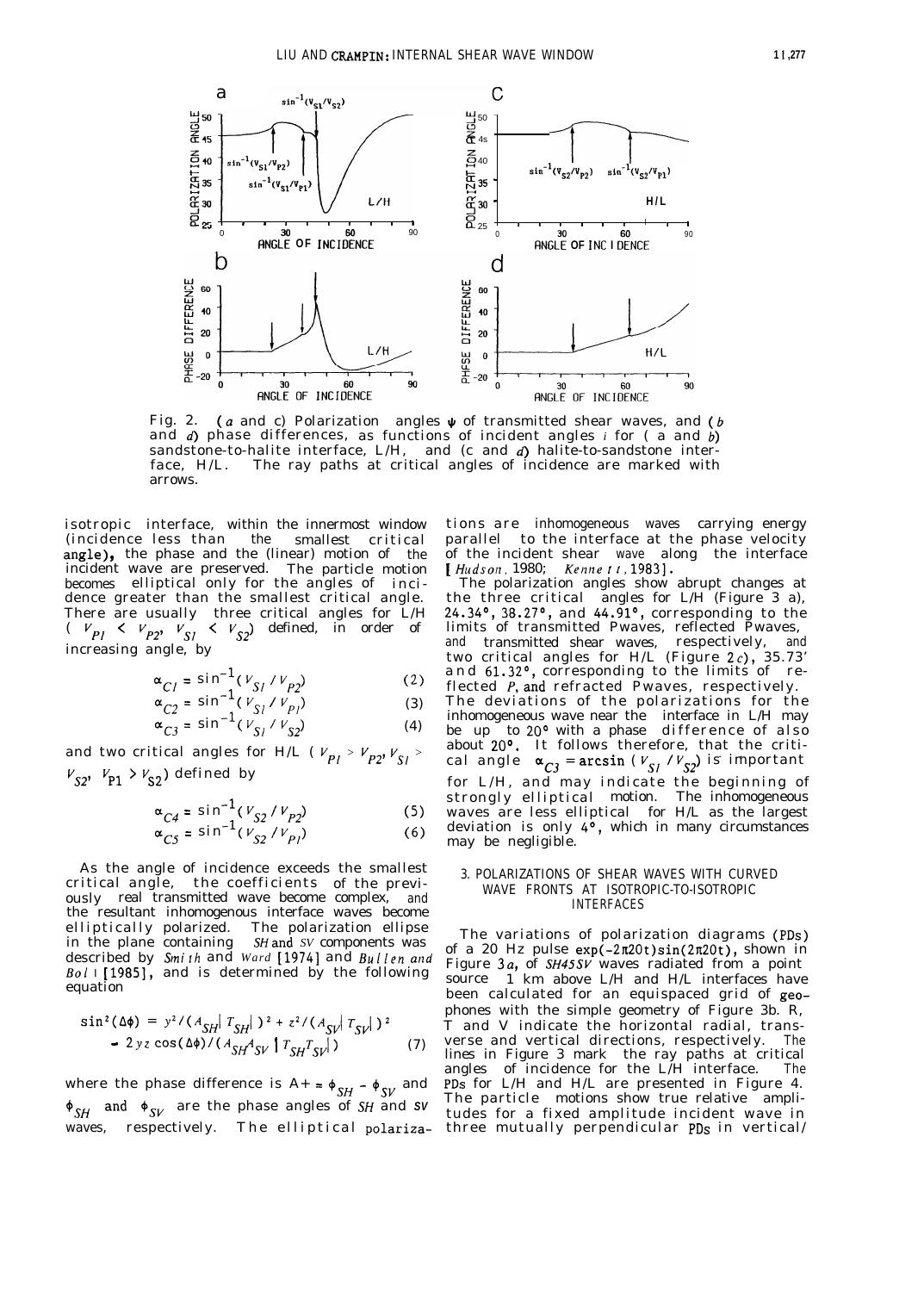

Fig. 3. (a) 20-Hz source pulse used for polari-(b) Schematic illustration of the model for shear wave propagation across a plane isotropic-to-isotropic interface at a range of angles of incidence. A 20-Hz point source is located 1 km above the interface. The transmitted shear waves are recorded at depths of 0.001, 0.1, and 0.2 km below the interface. Three critical angles defined by  $a_{CJ}$  = arcsin  $(V_{S} / V_{PJ})$ , and  $\alpha_{C3}$  =  $\alpha_{C3}$  /  $\alpha_{C2}$  /  $\alpha_{C3}$  = arcsin (  $V_{S1}$  /  $V_{S2}$  for L/H are indicated. Vertical W, horizontal radila (R), and transverse (T) directions are marked. The wavelengths of the shear waves are 95 m in the sandstone and 135 m in the halite.

radial, vertical/transverse, and horizontal<br>planes. The patterns in the PDs uniformly The patterns in the PDs uniformly decrease to very small sizes for wider angles of incidence and have been omitted for economy of space.

The ray paths at critical angles of incidence are marked in Figure 4. The critical ray paths mark successive increases of ellipticity of  $_{\rm the}$ polarization diagrams for the near-interface recording points. At greater distance from the interface, the polarization diagrams only show minor differences on either side of the ray path of critical incidence. The vertical-transverse plane for the L/H interface in Figure  $4a$  shows most ellipticity, but in all cases the ellipticity is comparatively weak except at large angles of incidence. The results shown here are in general consistent with the theoretical behavior of plane waves at an in**ternal** interface in Figure 2. The small differences are caused by the different behavior of plane and curved wave fronts at interfaces.

The presence of several critical angles of incidence at a plane internal interface makes the behavior of shear waves at the interface more complicated, but the effects are less severe than the behavior at a free surface. At the free surface, a shear wave arriving outside the shear wave window is severely distorted [Boorh *and Crumpin,* 1985 1. At an internal interface, except for large angles of incidence, the principal effects of the interface are confined to the successive elimination of transmitted waves and excitation of interface waves beyond the critical



Fig. 4. Polarization diagrams for three mutually perpendicular sections  $\tilde{V}$ -R, V-T, and R-T, for shear waves transmitted through an interface from a point source with the geometry in Figure 3. Notation as in Figure 3. (a) Sandstone-to-halite (L/H) interface. (b) Halite-to-sandstone (H/L) interface. The incident pulse is a 20-Hz SH45SV wave. The ray paths at the critical angles of incidence are shown. Small arrowheads mark the direction of motion. .

We may define internal shear wave windows in the same way as at the free surface, within which the shear waves are recorded with little distorangles. tion at the interface. Similar to the behavior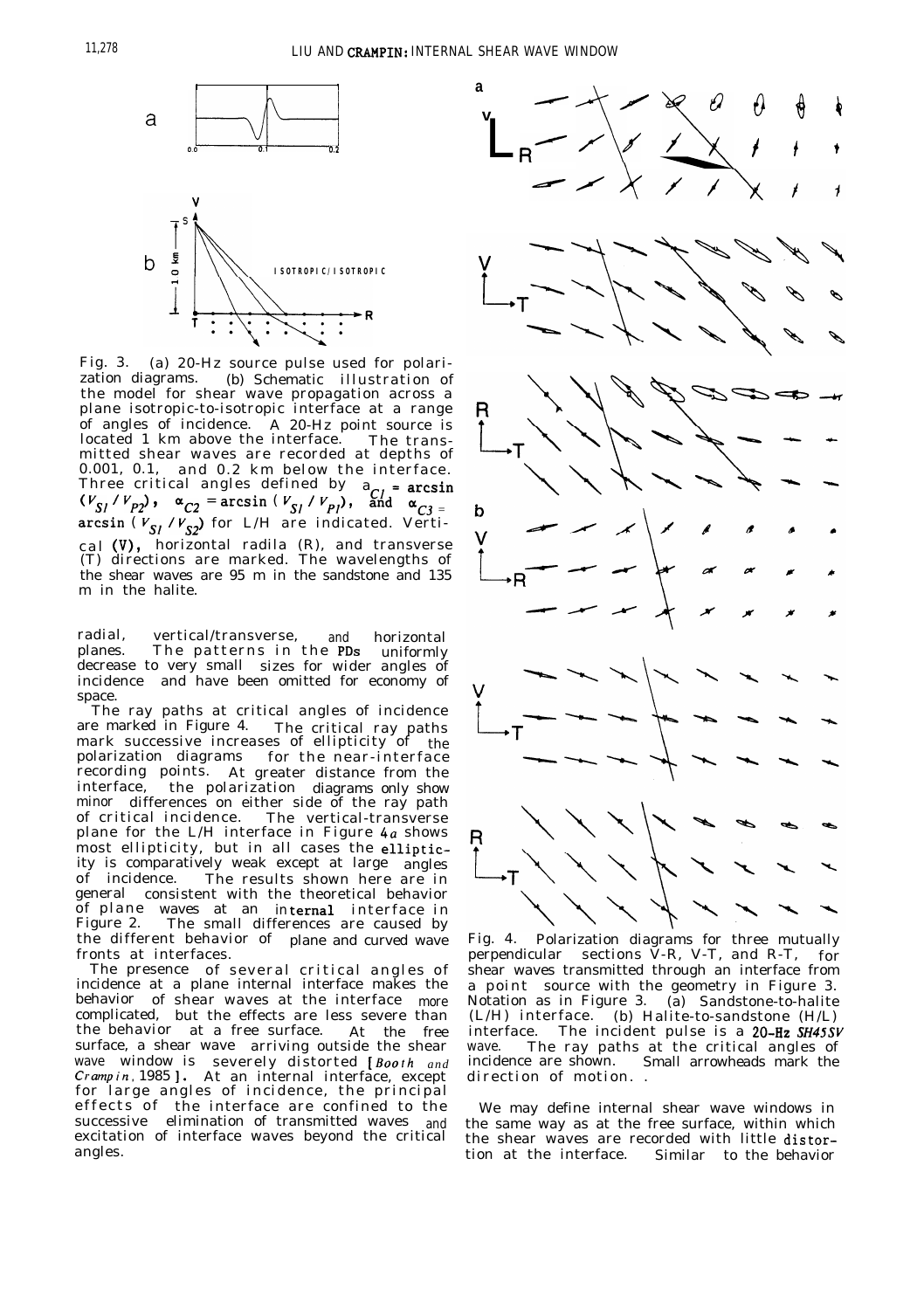



Fig. 5. Transmission through an isotropic-toanisotropic interface, with the notation of Figure 4. The isotropic material is sandstone (Table l), and the anisotropy is a distribution of parallel vertical thin fluid-filled cracks in a halite matrix with elastic constants in Table 2. The takeoff directions of initial shear wave motion are marked with large arrowheads and the direction of motion with small arrowheads. (a) cracks striking perpendicular to the source/ geophone spread, and (b) cracks striking 30° clockwise from transverse direction.

at the shear wave window at the free surface [Booth and *Crampin*, 1985], critical angles are exactly defined and mark abrupt changes of particle motions only for plane waves. On curved wave fronts as in Figure 4, the effects of the critical angle are spread over a range of angles, the exact behavior for any particular geometry depending on the curvature of the wave front and the frequency of the incident wave.

## 4. COMPARISON OF THE EFFECTS OF INTERFACES AND ANISOTROPY-INDUCED SHEAR WAVE SPLITTING

#### *4.1. Isotropic-to-Anisotropic Interfac e*

We calculate the behavior of shear waves at an isotropic-to-anisotropic interface, where the anisotropy is caused by distributions of vertical parallel fluid-filled microcracks (EDA cracks, with elastic constants listed in Table 2). Figure 5 shows polarization diagrams of shear waves below an isotropic-to-anisotropic interface with the same geometry as the L/H interface in Figure 4*a* with the cracks striking 0° (Figure 5*a*), and 30° (Figure 5b), respectively, clockwise from the transverse direction, relative to the source-togeophone line. The velocities of the uncracked matrix are the same as halite in Figure  $4a$  so that the behavior of shear waves at isotropic-tois0 tropic and isotropic-to-anisotropic interfaces may be compared directly. The effects of faces may be compared directly. The effects of the anisotropy only begin to be visible when the path length through the anisotropy is long enough for shear wave splitting to separate the two waves. Consequently, the polarizations of shear waves immediately below the interface are very similar to those for the isotropic-to-isotropic interface in Figure 4a, and a change from linear to elliptical motion occurs at the critical angle of incidence.

At receivers farther from the interface, the shear waves propagate for greater distances through the effective anisotropy and the effects of the anisotropy-induced shear wave splitting become dominant in the polarization diagrams, particularly in the horizontal and transverse<br>planes. The shear wave polarization diagrams in The shear wave polarization diagrams in the horizontal plane show strong ellipticity (pronounced splitting) at small angles of incidence, where in the isotropic model in Figure  $4a$ , the shear waves are linearly polarized except at large angles of incidence. The first motions marked with arrowheads are parallel to the strikes of the aligned cracks at small angles of incidence.

In Figure  $5a$ , and less noticeably in Figure 56, there is a sudden change in shear wave PD in the (radial-transverse) deeper geophones, where the rotation direction of particle motions changes from clockwise to linear, and then to anticlockwise rotation. This phenomenon is caused by the behavior of shear waves passing through the cracked medium. The change in the direction of rotation is caused by the intersection of the velocity curves of the two split shear wave polarizations at approximately 60° from the crack normal (30° from vertical) as has been shown in many publications, *Crampin* [1985a], for example. The polarization of the faster split shear wave changes by approximately 90<sup>°</sup> on crossing this intersection.

#### 4.2. *Shear Wave Split rin g*

The shear wave splitting is a diagnostic characteristic of shear wave propagation through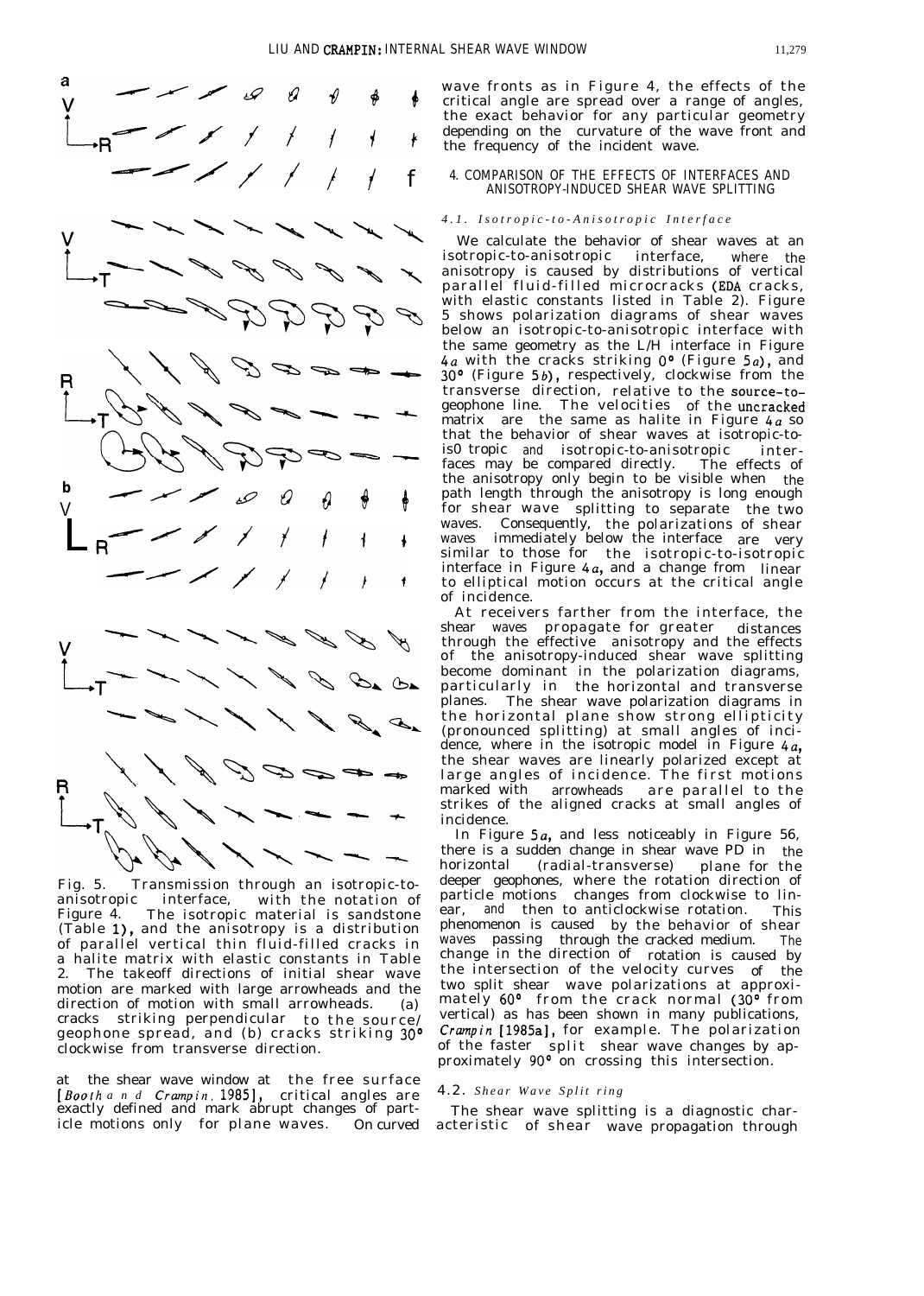TABLE 2. Elastic Constants of the Anisotropic Material Used in Calculating the Synthetic Seismograms of Figure 5, Where the Velocities of the Uncracked Matrix Are the Same as Halite in Table 1

| Constant              | Value |
|-----------------------|-------|
| $c_{1111}$            | 45.87 |
| $c_{2222} = c_{3333}$ | 46.04 |
| $c_{1122} = c_{1133}$ | 14.58 |
| $c_{2233}$            | 14.62 |
| $c_{3131} = c_{1212}$ | 12.51 |

Units are Pa x 
$$
10^9
$$
.

cracked and anisotropic solids. The possible orientations of the split shear waves are determined by the path through the anisotropic symmetry of the medium in which the geophone is situated, not the polarization of the incident shear wave. Thus, any disturbance to the shear wave polarizations caused by the interface, may change the relative proportions of the split shear waves into which the initial pulse splits, but will not alter the polarizations of the split components.

The shear wave splitting in Figure 5 shows several differences from the elliptical polarizations associated with interfaces shown in Figure 4. Within the shear wave window (incidence angle less than arcsin ( $V_{SI}$  /  $V_{P2}$ ) for L/H and arcsin ( $V_{S2} / V_{P2}$ ) for H/L), distinct shear

wave splitting may be seen. In particular, the polarization of the leading (faster) split shear wave is controlled by the orientation of the anisotropy (the strike of the EDA cracks) not by the polarization of the incident wave. This demonstrates that the small distortions in polarization introduced by the interface may modify the details of the pattern in the PDs, but generally will not alter the polarization direction of the leading split shear wave.

#### 5. CONCLUSIONS

There are several concentric shear wave windows associated with the critical angles of incidence. Within the innermost window, the transmission coefficients of the shear waves are real, there are no phase changes, and the polarization of the incident shear wave in an isotropic structure is essentially preserved with only minor deviations of direction. Beyond this first critical angle, inhomogeneous interface waves excite motion with elliptical motion largely confined to the immediate neighborhood of the interface.

The effects of anisotropy are different from the interface effects and they cannot be confused. Passage through the inner shear wave window into an anisotropic layer produces shear wave splitting, with the delay between the split shear waves progressively increasing with the length of the anisotropic ray path. This gives typical polarization diagrams of shear wave splitting with orthogonal changes of direction which cannot be mistaken for interface-induced

elongated ellipticity. At wider angles of incidence, the behavior of shear waves at isotropic-to-isotropic and isotropic-to-anisotropic interfaces are similar to each other only near the interface, when there has been insufficient anisotropic path length to cause significant shear wave splitting so that the effect of the interface is dominant. The interpretation of the splitting could only be mistaken if the delay between the split shear waves is very small, as a consequence of a short anisotropic ray path, or of weak anisotropy.

The important result is that the initial po $larization$  of the shear waves in PDs is controlled by the anisotropy (the orientation of EDA cracks). The small changes in orientation of the wave caused by the interface will only affect details of the PD pattern not the initial polarization, thus visual identification of polarization directions in PDs will not be affected, and if synthetic seismograms are used for interpretation, the effects of the interface will be modeled in any case. We conclude that the interaction of shear waves with internal interfaces is unlikely to be a serious complication in observat ions and interpretations of anisotropy-induced shear wave splitting, although it may contribute to the usually observed complexity of the waveforms following the initial onset of the faster split shear wave.

*Acknowledgments.* We thank Applied Geophysical Software Inc. and Macroc Ltd. for approval to use the ANISEIS package for calculating the synthetic seismograms. We thank Michael Schoenberg for his review pointing out some errors in our understanding of interface waves. We also thank Iain<br>Bush for valuable discussions. The sponsorship Bush for valuable discussions. of one of the authors (E.L.) by the British Council and the Chinese Government is gratefully acknowledged. This work was supported by the Natural Environment Research Council and is published with the approval of the Director of the British Geological Survey (NERC).

#### REFERENCES

- Aki, K., and P. G. Richards, *Quantitative Seismology, Theory and Methods.* vol. 1, W. H. Freeman, New York, 1980.
- Booth, D. C., and S. Crampin, Shear-wave polarization on a curved wave front at an isotropic free surface, *Geophys. J. R. Asrron. Sot. , 83, X1-45,* 1985 .
- Brekhovskikh, L. M., *Waves in Layered Media,* Academic Press, **San** Diego, **Caiifornia,1960.** Bullen, K. E., and B. A. Bolt, *An Introduction to the*
- *Theory* of *Seismology,* Cambridge University Press, New York, 1985.
- Cormier, V. F., The polarizations of S waves in a heterogeneous isotropic Earth's model, *J. Geophys. Res., 56 .* 20-23, 1984.
- Crampin, S., Evaluation of anisotropy by shear-wave splitting, *Geophysics, 50,* 142-152, 1985a.
- Crampin, S., Evidence for aligned cracks in the Earth's crust, *First Break, 3,* 12-15, **1985b.**
- Crampin, S., Geological and industrial implications of extensive-dilatancy anisotropy, *Nature,* 328, 491-496, 1987.
- Crampin, S., an d B. K. Atkinson, Microcracks in the Earth's crust, *First Break, 3,* **16-20, 1985.** Crampin, S., J. R. Evans, and B. K. Atkinson, Earthquake
- prediction: a new physical basis, *Geophys. J. R.*
- *As t ron. Sot. ,* 76, **147-156, 1984.** Douma, J., and K. Helbig, What can the polarization of shear-waves tell *us?, First Break, 5.* **95-104, 1987.**